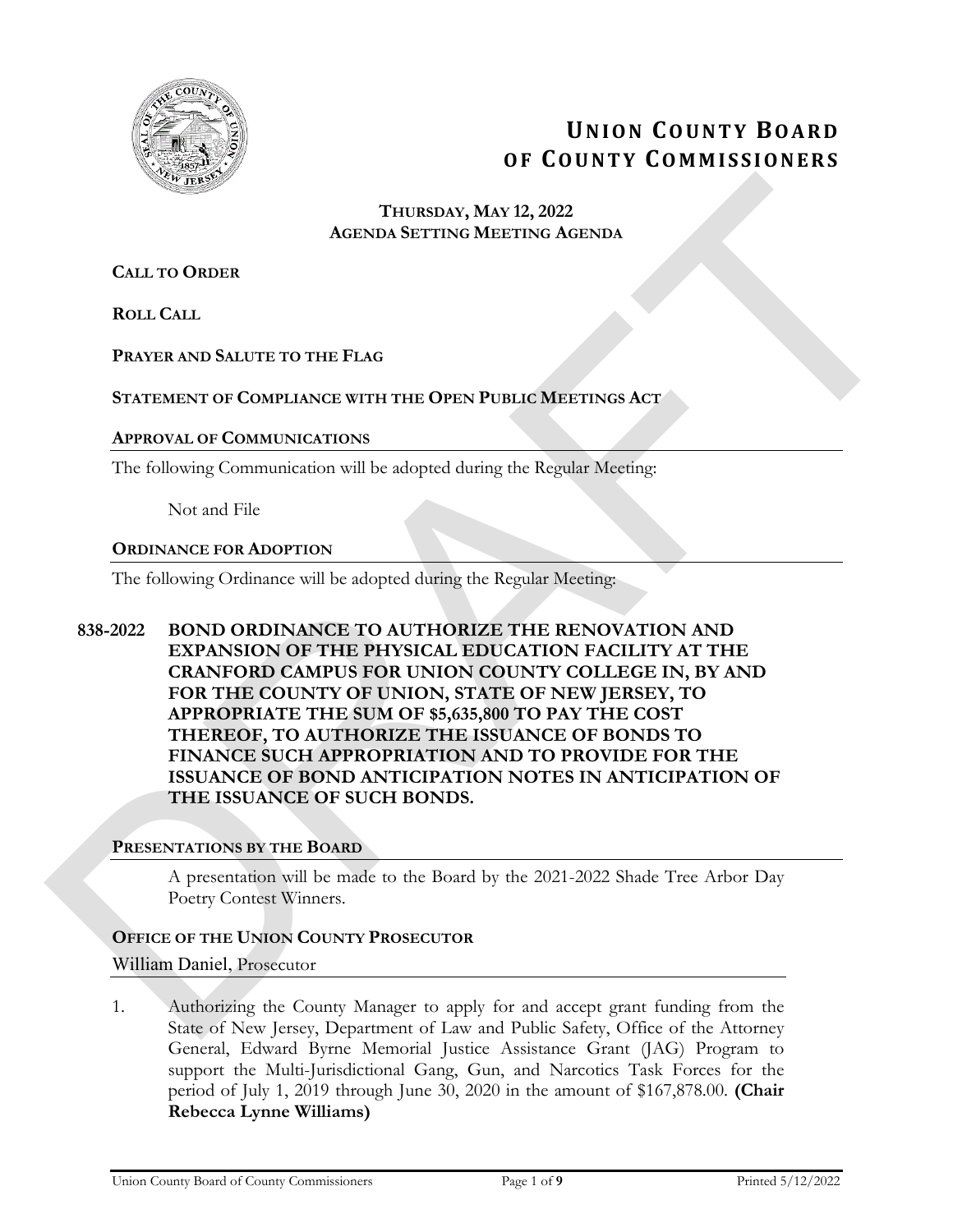- 2. Authorizing the County Manager, through the Union County Prosecutor's Office, to purchase software, equipment, and related training from Cellebrite Inc., Parsippany, New Jersey, for the period of January 1, 2022 through December 31, 2022 in an amount not to exceed \$22,510.99. **(Chair Rebecca Lynne Williams)**
- 3. Amending Resolution Number 2021-909, a contract with Kristen Balsamo-Kleinbach, to increase the contract in an additional amount not to exceed \$13,560.00 for a new total contract amount not to exceed \$25,196.00 during the period of January 1, 2022 through June 30, 2022. All other terms and conditions remain the same. **(Chair Rebecca Lynne Williams)**

## **BOARD OF ELECTIONS**

## Nicole DiRado, Administrator

1. Amending Resolution 2021-992, a contract with ES&S, Omaha, Nebraska, to include onsite services for Early Voting in the Primary and General Elections in the additional amount not to exceed \$175,000.00 for a total contract amount of not to exceed \$221,750.00. **(Chair Rebecca Lynne Williams)**

## **DEPARTMENT OF ADMINISTRATIVE SERVICES**

## Laura Scutari, Director

- 1. Authorizing the County Manager to enter into a Shared Services Agreement between the County of Union and Union County Vocational Technical Schools to establish shared services to administer the health and prescription benefits to Union County Vocational Technical Schools for an initial term of 24 months, July 1, 2022 through June 30, 2024 at no cost to the County and there will be a shared savings. **(Chair Rebecca Lynne Williams)** 3. Amending Resolution Number 2021-909, a contract with Kristen Dalsamo-<br>Kichinch, to reconsist the contract in a additional amend to its concel STS/000 (m/m) and the state of the same conceleration of the second STS/000
	- 2. Authorizing the County Manager to sign any and all documents necessary to enter into a Memorandum of Agreement with Superior Correction Officers Local 199A Collective Bargaining Agreement effective January 1, 2022 through December 31, 2026. **(Chair Rebecca Lynne Williams)**
	- 3. Authorizing the County Manager to sign any and all documents necessary to enter into a Collective Bargaining Agreement with PBA 108--Sheriff Officers effective January 1, 2021 through December 31, 2022. **(Chair Rebecca Lynne Williams)**
	- 4. Authorizing the County Manager to sign any and all documents necessary to enter into a collective bargaining agreement with Local 68 - Operating Engineers effective January 1, 2022 through December 31, 2025. **(Chair Rebecca Lynne Williams)**
	- 5. Authorizing the County Manager to sign any and all documents necessary to enter into a Collective Bargaining Agreement with International Association of EMTs and Paramedics Local R2-119 effective October 19, 2018 through December 31, 2023. **(Chair Rebecca Lynne Williams)**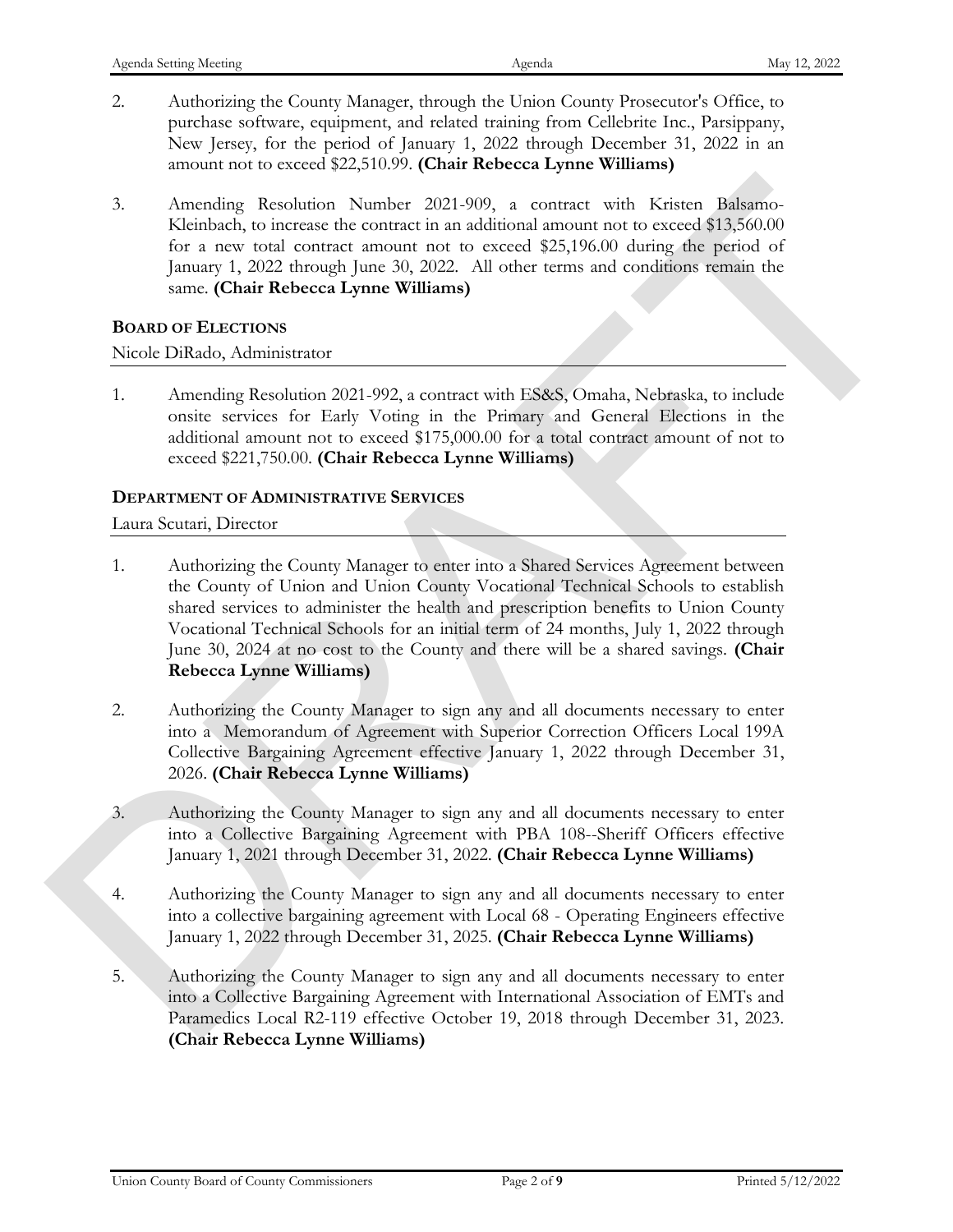## **DEPARTMENT OF ECONOMIC DEVELOPMENT**

## Amy Crisp Wagner, Deputy County Manager/Director

- 1. Authorizing the County Manager to amend Resolution 2021-583 approving the 2021-2022 (Year 47) Consolidated Action Plan to increase CDBG funding to (3) three projects, as follows: The ARC of Union County Project an increase from \$22,000.00 to \$31,569.70; Toddler Learning Center Project from \$40,000.00 to \$49,700.00 and Plainfield Roadway Rehabilitation from \$352,000.00 to \$575,498.15. **(Chair Rebecca Lynne Williams)** 1. Automobile to Comunicate of ancient Resolution 2021-388, approximate the control Resolution 2021-2022 (Net 47) Considered Action Plan in increase CDDG funding to (3)<br>
time 222,000.00 to \$31,869.70; Tak ARC of Landa Com
	- 2. Authorizing the County Manager to approve the City of Plainfield's request to use Program Income from their account to help offset the cost of demolition of two properties destroyed by fire. These funds are associated with the successful administration of the Community Development Block Grant Program by the City, in an amount not to exceed \$88,000.00. **(Chair Rebecca Lynne Williams)**

## **DEPARTMENT OF ENGINEERING, PUBLIC WORKS & FACILITIES MANAGEMENT**

Joseph Graziano, Director

- 1. Amending Resolution Number 2020-589, a contract awarded through advertised public bidding in accordance with the Local Public Contracts Law, NJ.S.A. 40A:11-1 et seq., to New Jersey Overhead Door, Bayville, New Jersey, approving Change Order Number 1 for Overhead Door and Gate System Services. This change order will increase the original contract amount by \$20,000.00 for a new contract amount not to exceed \$144,700.00 (BA# 32-2018). **(Commissioner Lourdes M. Leon)**
- 2. Amending resolution #2021-832, awarding a contract to Colliers Engineering & Design DBA Maser Consulting PA of Red Bank, New Jersey to provide additional services for Three Culverts, Plainfield, Scotch Plains, and Springfield for an additional amount of \$62,000.00 for a new contract amount not to exceed \$570,680.00 (Union County Engineering Project Number 2010-006C). **(Commissioner Lourdes M. Leon)**

## **DEPARTMENT OF FINANCE**

Bibi Taylor, Director

- 1. Resolution to exceed the County tax levy limit and to establish a CAP Bank (N.J.S. 40A: 4-45.14). **(Commissioner Sergio Granados)**
- 2. Resolution Adopting the 2022 County of Union Budget. **(Commissioner Sergio Granados)**
- 3. Resolution combining several authorizations of Bonds into a single Issue and prescribing the details and Bond Form thereof for \$49,970,000 General Improvement Bonds of 2022 dated June 15, 2022. **(Commissioner Sergio Granados)**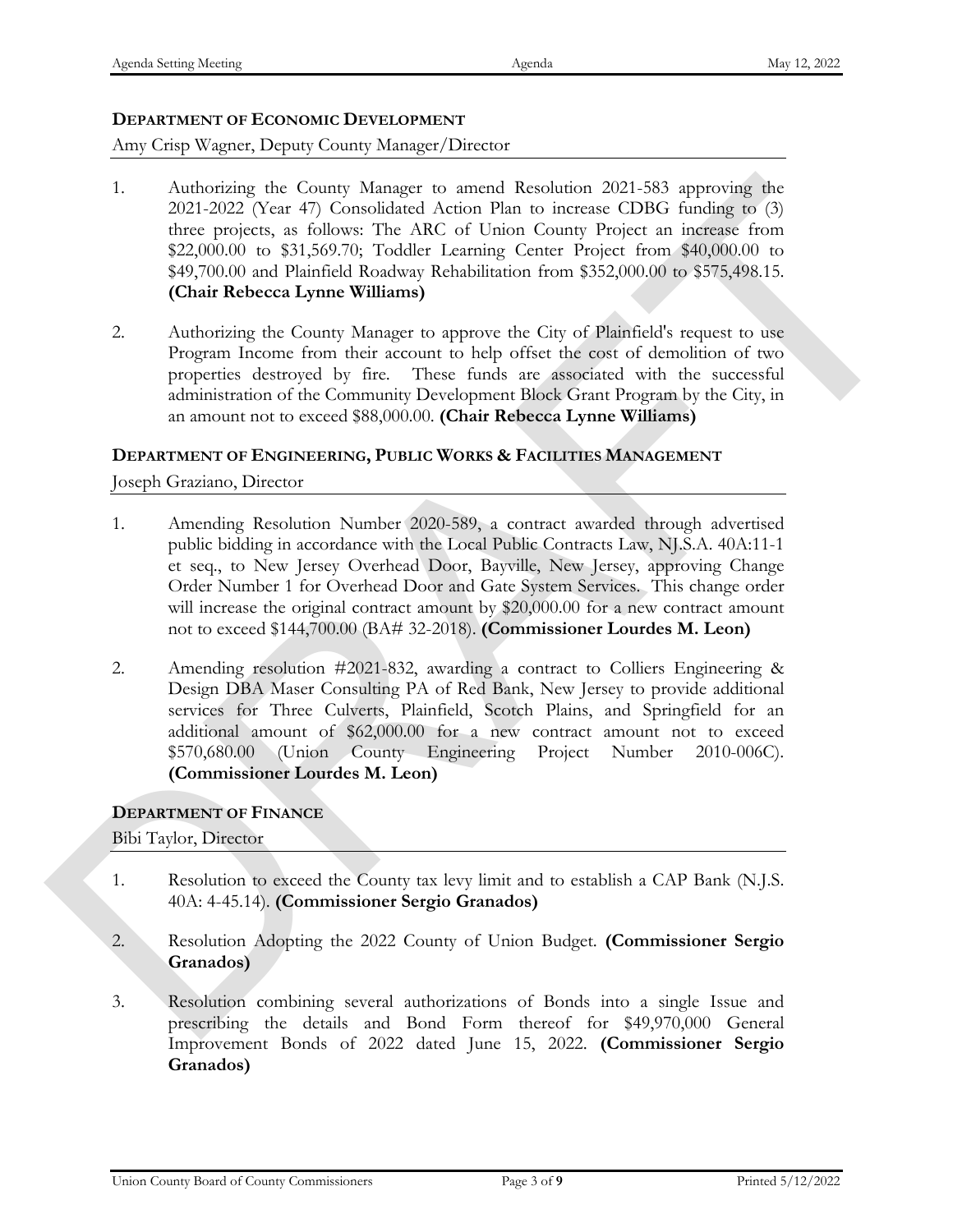- 4. Resolution combining several authorizations of Bonds into a single Issue and prescribing the details and Bond Form thereof for \$1,900,000 County Vocational-Technical School Bonds of 2022 (New Jersey School Bond Reserve Act) dated June 15, 2022. **(Commissioner Sergio Granados)**
- 5. Resolution combining two authorizations of Bonds into a single Issue and prescribing the details and Bond Form thereof for \$11,158,000 County College Bonds of 2022 (Series A) (Chapter 12 State Aid) dated June 15, 2022. **(Commissioner Sergio Granados)**
- 6. Resolution combining several authorizations of Bonds into a single Issue and prescribing the details and Bond Form thereof for \$8,050,000 County College Bonds of 2022 (Series B) dated June 15, 2022. **(Commissioner Sergio Granados)**
- 7. Resolution authorizing the publication, printing and distribution of a Notice of Sale and the publication of a Summary Notice of Sale and prescribing the forms thereof for \$71,078,000 Bonds consisting of \$49,970,000 General Improvement Bonds of 2022, \$1,900,000 County Vocational-Technical School Bonds of 2022 (New Jersey School Bond Reserve Act), \$11,158,000 County College Bonds of 2022 (Series A) (Chapter 12 State Aid) and \$8,050,000 County College Bonds of 2022 (Series B), each issue dated June 15, 2022, approving the preparation, distribution and execution of a Preliminary and a Final Official Statement for such Bonds, undertaking to provide continuing disclosure of financial information, covenanting to comply with the Internal Revenue Code of 1986, as amended, and authorizing various matters in connection with electronic bidding for the Bonds. **(Commissioner Sergio Granados)** 15, 2022. (Commissioner Sergio Granados)<br>
3. Recolution contains (ser and procedure and productions of the state in the state of the state of the state of the state of the state of the state of the state of the state of t

## **DEPARTMENT OF HUMAN SERVICES**

## Debbie-Ann Anderson, Director

1. Amending Resolution Number 2022-347 to reflect an increase in the original Area Plan Contract Spending Plan in the amount of \$149,222.00 for a new total not to exceed \$5,693,298.00 for the period of January 1, 2022 through December 31, 2022. **(Commissioner Lourdes M. Leon)**

## **DEPARTMENT OF PARKS AND RECREATION**

## Ron Zuber, Director

- 1. Authorizing the County Manager to enter into an agreement with Landscape Solutions LLC., Union, NJ, for the purpose of providing supplemental lawn maintenance and landscaping services to small park areas throughout Union County, for the period of nine (9) months from April 1, 2022 through December 31, 2022 in an amount not to exceed \$40,000.00. **(Commissioner Bette Jane Kowalski)**
- 2. Authorizing the County Manager to award a contract to Colliers Engineering and Design, Red Bank, New Jersey to provide Engineering Services for the Cedar Brook Tennis Courts Improvement, Cedar Brook Park, City of Plainfield, County of Union, New Jersey for an amount not to exceed \$54,975.00 (Union County Engineering Project Number 2022 -006). **(Commissioner Bette Jane Kowalski)**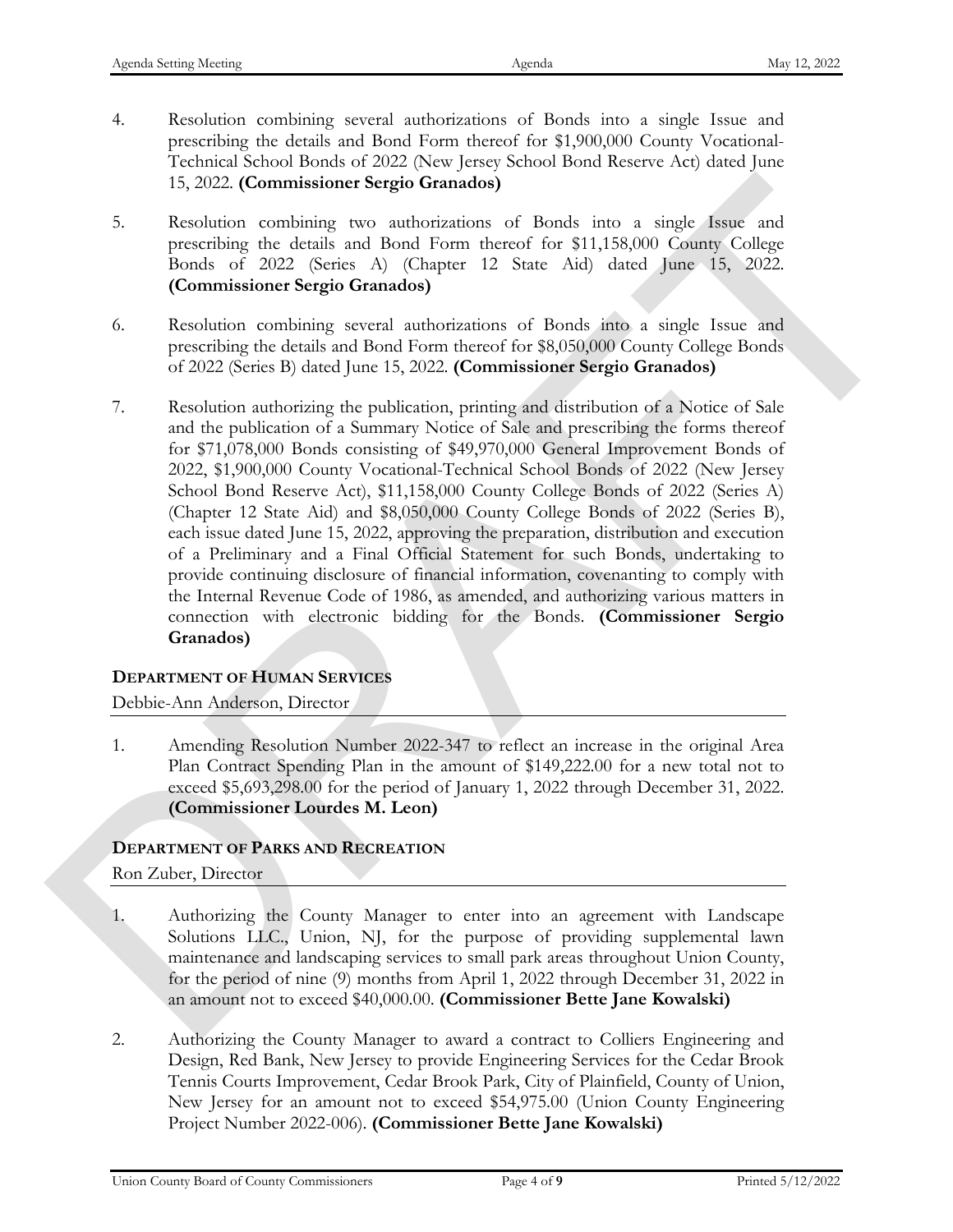- 3. Amending Resolution Number 2017-884, a contract awarded through advertised public bidding in accordance with the Local Public Contracts Law, N,J.S.A. 40A:11-1 et seq., to Billy Contracting & Restoration Inc., Pine Brook, New Jersey approving Change Order Number 1 for the Wheeler Park Pool House and new Construction Project, Linden, County of Union, New Jersey. This change order will increase the original contract amount by not to exceed \$49,500.00 for a new contract amount not to exceed \$2,020,500.00 (Union County Engineering Project Number 2014-029; BA# 63-2017). **(Commissioner Bette Jane Kowalski)**
- 4. Authorizing the County Manager to enter into a contract with Universal Vending Management, Westfield, NJ, to provide vending machine products sales and services to various locations within the County in accordance with the NJ State Contract (18- GNSV2-00440/T0644) for the period of 36 months upon contract execution with two (2) twelve (12) month extension options. This is a revenue generating contract with a commission of 34.1% Year 1, 33.5% Year 2, and 33.2 Year 3. **(Commissioner Bette Jane Kowalski)** Fronch, Lindar, Conary of Lance, New Jeers; this change code will increase the properties of the set of the stress of the stress of the stress of the stress of the stress (A) (Lindary control (Taple 20174). (Dark Conary M

## **COMMISSIONER SPONSORED RESOLUTIONS**

- 1. Resolution offering this Board's deepest sympathies to the family of James Ballentine during their time of sorrow. **(Commissioner Angela R. Garretson, & The Entire Board)**
- 2. Resolution determining that the 2022 Union County Budget shall be read by title and declaring that the public hearing conditions set forth pursuant to N.J.S.A.:40A: 4- 8(1a)(1b) have been satisfied. **(Commissioner Sergio Granados)**
- 3. Resolution recognizing May as Older American's Month throughout the County of Union; and further urging every citizen to take the time this month to advocate for and support the needs of all older adults in Union County. **(Commissioner Lourdes M. Leon, & The Entire Board)**
- 4. Resolution offering this Board's sincere condolences to the family of Deborah Gervase-Kirk, during their time of sorrow. **(Commissioner Lourdes M. Leon, & The Entire Board)**
- 5. Resolution acknowledging and congratulating Larry Burns upon the upcoming celebration of his 100th birthday on July 31, 2022. **(Commissioner Lourdes M. Leon, & The Entire Board)**
- 6. Resolution reaffirming the County of Union's support for the diversion of a quarteracre of Green Acres Protected Parkland in the Passaic River Park in Berkeley Heights, New Jersey. **(Commissioner Alexander Mirabella)**
- 7. Authorizing the County Manager to enter into a contract with CME Associates, Parlin, New Jersey for the purpose of conducting a Wetlands Delineation of a potential acquisition of property for and through the Open Space, Recreation and Historic Preservation Trust Fund in an amount not to exceed \$5,500.00. **(Commissioner Alexander Mirabella)**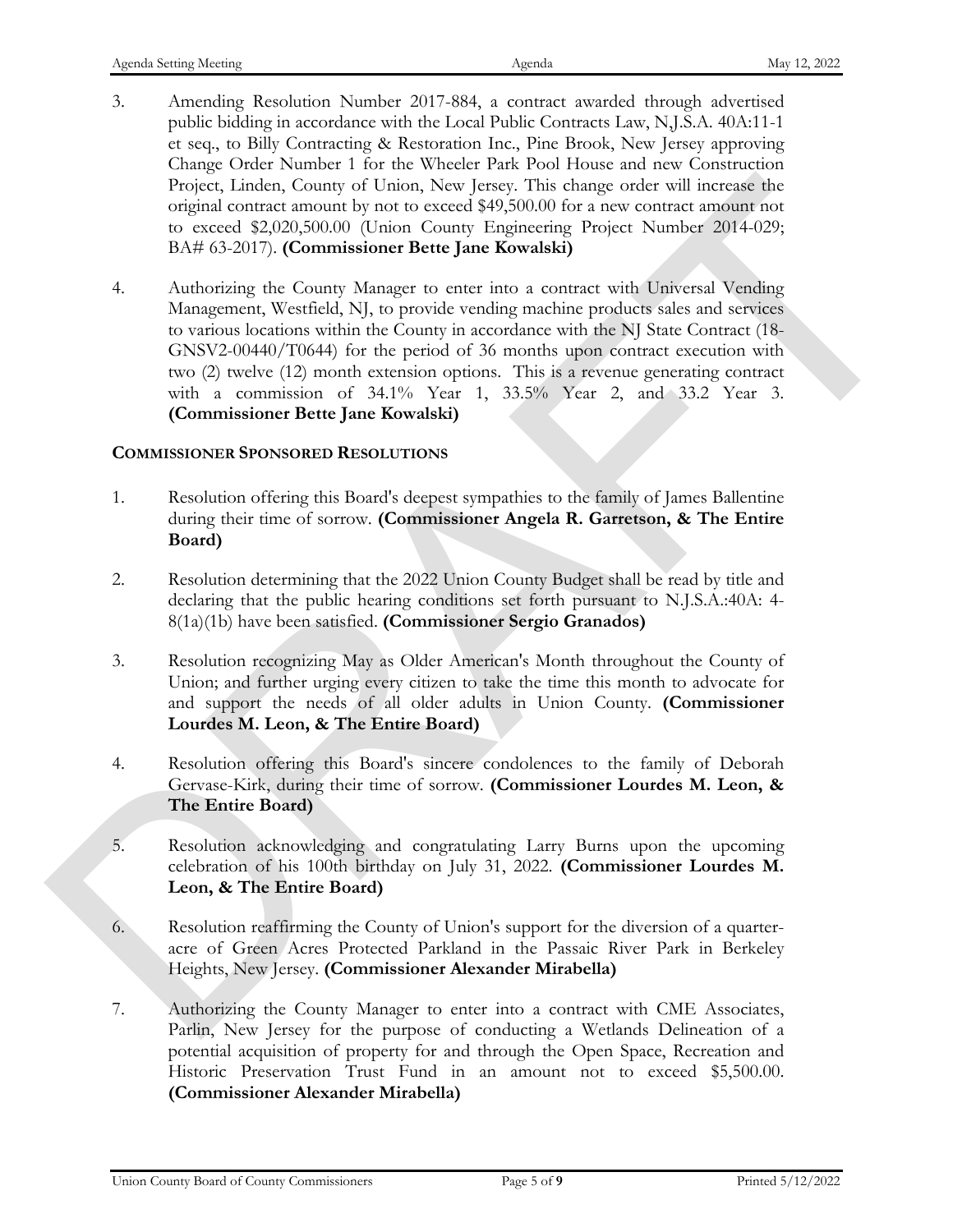- 8. Proclaiming the week of May 15 May 21, 2022 as National Police Week throughout the County of Union. **(Commissioner Kimberly Palmieri-Mouded, & The Entire Board)**
- 9. Resolution recognizing and proclaiming the week of May 6, 2022 through May 12, 2022 as Nurses Appreciation Week to shine a spotlight on the incredible nurses across the County that have devoted their lives to the betterment of the lives of others, especially in the wake of the COVID-19 pandemic **(Commissioner Kimberly Palmieri-Mouded, & The Entire Board)**
- 10. Resolution recognizing and proclaiming the week of May 15,2022 through May 22, 2022 as Emergency Medical Services Week throughout Union County, and further commending all Emergency Services Personnel who serve this County for their dedication to the safety, health, and well-being of all County citizens. **(Commissioner Kimberly Palmieri-Mouded, & The Entire Board)** 9.<br>
Resolution recognization at production the set of Map 6, 2022 through Map 12,<br>
Resolution recognization of the control of the control interaction<br>
across the Commissioner Control of the CoVID-19 pandemic Commissioner<br>
	- 11. Resolution commending Thomas Cutro, of Boy Scout Troop 75, upon earning the rank of Eagle Scout at their Court of Honor held on June 5, 2022. **(Vice Chair Christopher Hudak, Commissioner Bette Jane Kowalski, & The Entire Board)**
	- 12. Resolution commending Max Kapetanakis, of Boy Scout Troop 75, upon earning the rank of Eagle Scout at their Court of Honor held on June 5, 2022. **(Vice Chair Christopher Hudak, Commissioner Bette Jane Kowalski, & The Entire Board)**
	- 13. Resolution commending Joshua Schwartz, of Boy Scout Troop 75, upon earning the rank of Eagle Scout at their Court of Honor held on June 5, 2022. **(Vice Chair Christopher Hudak, Commissioner Bette Jane Kowalski, & The Entire Board)**
	- 14. Resolution commending Jack Gard, of Boy Scout Troop 75, upon earning the rank of Eagle Scout at their Court of Honor held on June 5, 2022. **(Vice Chair Christopher Hudak, Commissioner Bette Jane Kowalski, & The Entire Board)**
	- 15. Resolution commending Logan Gard, of Boy Scout Troop 75, upon earning the rank of Eagle Scout at their Court of Honor held on June 5, 2022. **(Vice Chair Christopher Hudak, Commissioner Bette Jane Kowalski, & The Entire Board)**
	- 16. Resolution commending Harrison Brown, of Boy Scout Troop 75, upon earning the rank of Eagle Scout at their Court of Honor held on June 5, 2022. **(Vice Chair Christopher Hudak, Commissioner Bette Jane Kowalski, & The Entire Board)**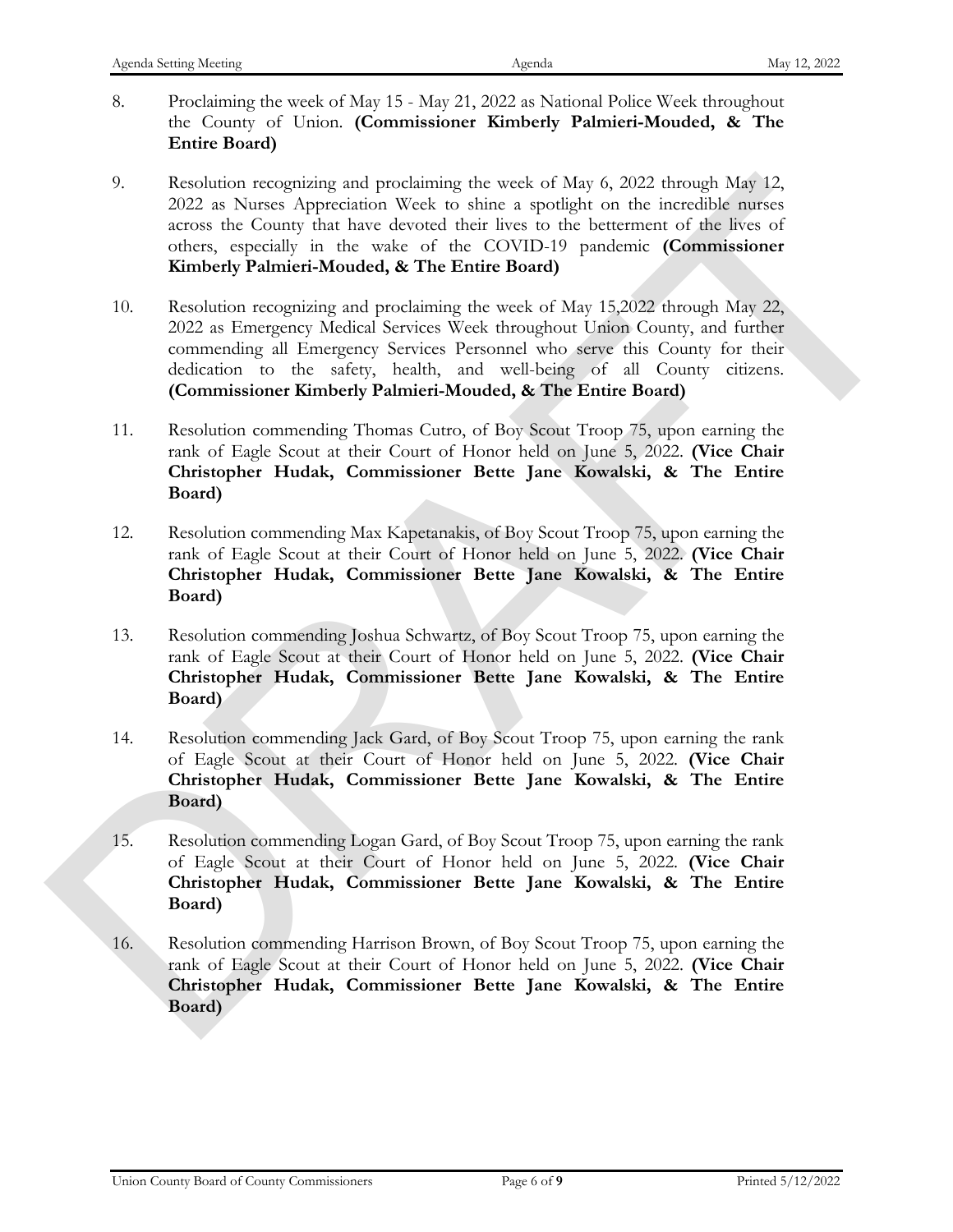- 17. Resolution recognizing the month of May as Asian American and Pacific Islander Heritage Month (AAPI) awareness month throughout the County of Union; and further recognizing the generations of Asian American and Pacific Islanders who have enriched America's history and are instrumental in its future success; and further denouncing the recent trend of bigotry, intolerance and prejudice against the Asian American and Pacific Island community. **(Chair Rebecca Lynne Williams, & The Entire Board)** bene errebed America) is boro and Parisi international in its fourth such that the state of choosing the recent translite Island community. (Chair Rehecea Lyone Williams, A.The Entire Bourn)<br>Asian American and Pasific Isla
	- 18. Resolution recognizing and congratulating the 200 Club of Union County Valor Award recipients for their distinguished heroic acts above and beyond the call of duty at their Annual Valor Awards ceremony held on May 13, 2022. **(Chair Rebecca Lynne Williams, & The Entire Board)**
	- 19. Resolution opposing the potential overturn of Roe v. Wade. **(Chair Rebecca Lynne Williams, Commissioner Angela R. Garretson, Commissioner Bette Jane Kowalski, Commissioner Lourdes M. Leon, Commissioner Kimberly Palmieri-Mouded, & The Entire Board)**
	- 20. Resolution offering this Board's deepest sympathies to Governor Jim McGreevey, and the McGreevey family, on the passing of his father, Jack McGreevey. **(Chair Rebecca Lynne Williams, & The Entire Board)**
	- 21. Resolution offering this Board's deepest sympathies to the family of former Union County Freeholder Anthony Amalfe, during their time of sorrow. **(Chair Rebecca Lynne Williams, & The Entire Board)**

## **ADJOURNMENT**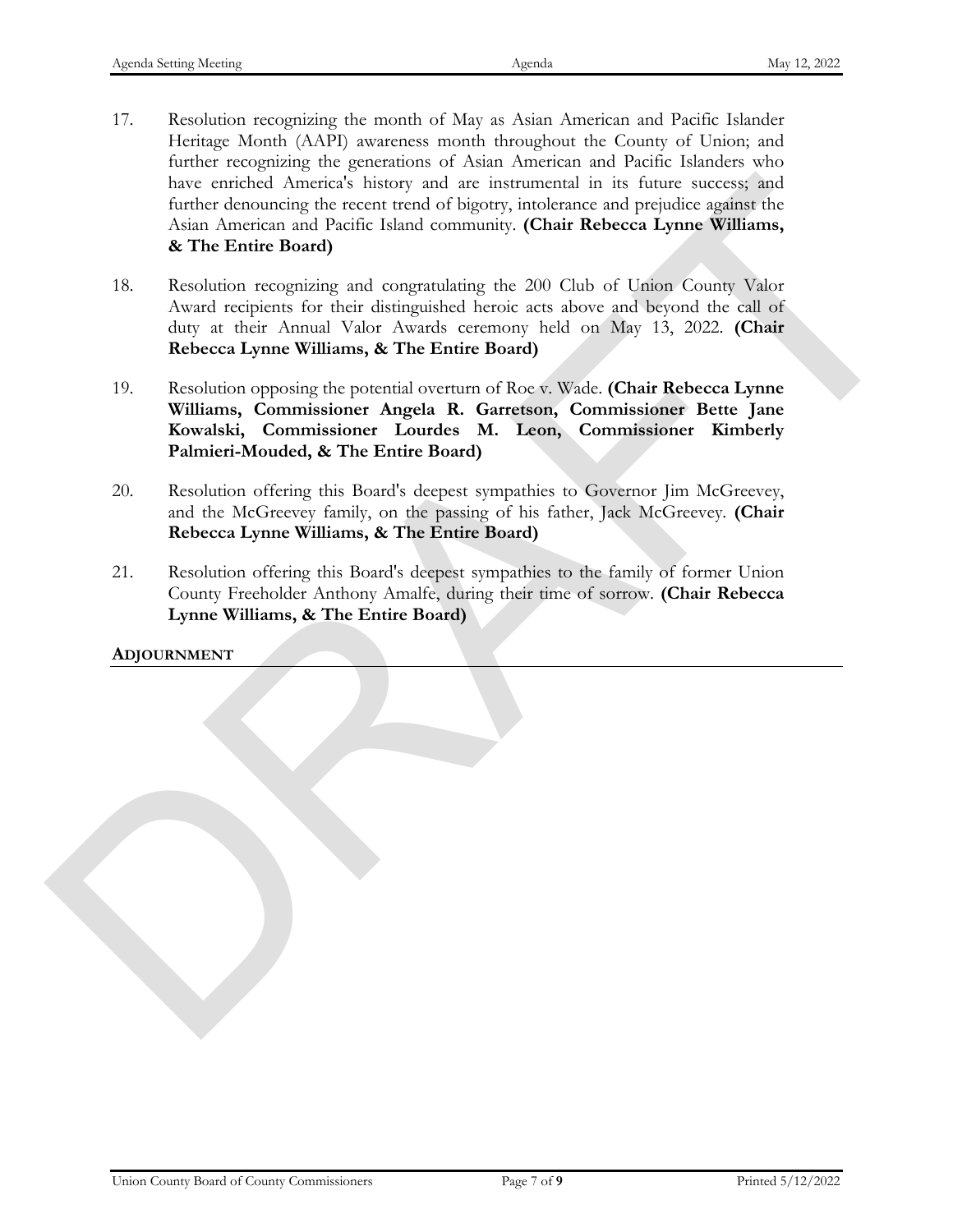## **UNION COUNTY BOARD OF COUNTY COMMISSIONERS 2022 MEETING SCHEDULE**

**REORGANIZATION MEETING - THURSDAY, JANUARY 6, 2022 at 6:30 pm Administration Building, 6th Floor Commissioner Meeting Room**

January 20, 2022 January 20, 2022 February 3, 2022 February 3, 2022 February 17, 2022 February 17, 2022 March 3, 2022 March 3, 2022 March 24, 2022 March 24, 2022 April 7, 2022 April 7, 2022 April 28, 2022\* April 28, 2022\* May 12, 2022 May 12, 2022 May 26, 2022 May 26, 2022 June 9, 2022 June 9, 2022 June 23, 2022 June 23, 2022 July 14, 2022 July 14, 2022 August 11, 2022 August 11, 2022 **REORGANIZATION MEETING** - TIItTestowy, JANUARY 6, 2022 at 6:30 pm<br>
Activity and Commissioner Meeting (P Floor<br>
Commissioner Meeting Room<br>  $20, 2022$ <br>
February 3,01, 2022<br>
February 1, 2022<br>
Herbarry 1, 2022<br>
March 3, 2022

September 15, 2022 September 15, 2022

October 6, 2022 October 6, 2022 October 20, 2022 October 20, 2022

November 10, 2022 November 10, 2022

December 1, 2022 December 1, 2022 December 15, 2022 December 15, 2022

**AGENDA SETTING SESSION REGULAR MEETINGS**

\* April 21, 2022 Agenda Setting Session and Regular Meeting have been rescheduled for April 28, 2022.

Please note that the County of Union's County Commissioners' meetings are to be regularly held on Thursday evenings and are scheduled to be held on the same evening, with the Agenda Setting Session to commence at 6:00pm and the Regular Meeting to commence as soon as possible after the Agenda Setting Session, unless otherwise noted.